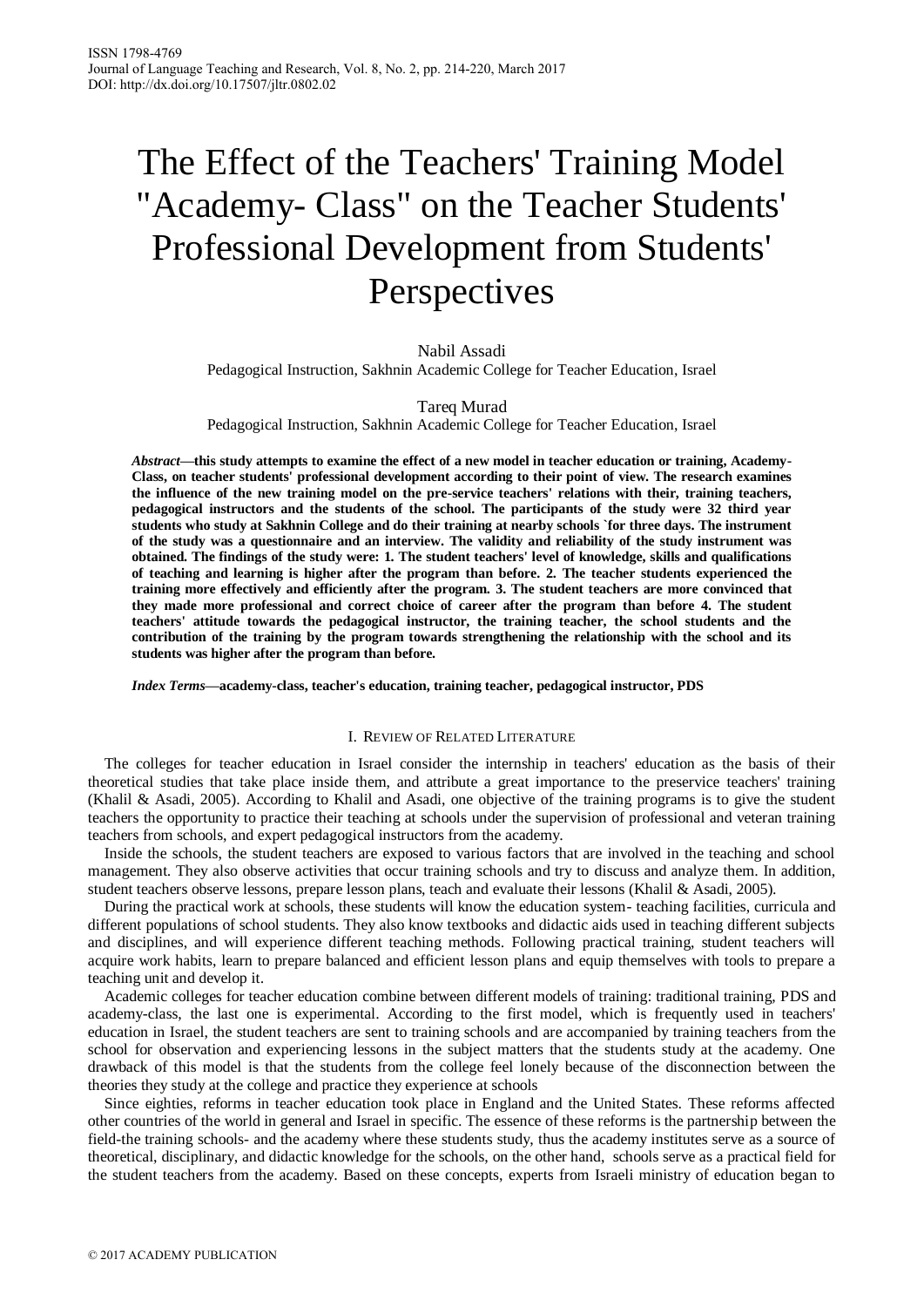develop different models for teacher training, including the American model: "Professional Development Schools (PDS).

While school-university partnerships are a relatively new concept, the community schools ideology dates back over 100 years. It reemerged in the early 1980s in response to concerns about the serious challenges, such as violence, drugs and poverty, facing inner-city school students (Hunzicker,J., Schifeling,J., Sattler, L. & Lathan,J, 2012).

Goodlad (1990) states that in PDS model, the academy sends a group of students to a training school together with a pedagogical supervisor from the academy. The school provides a field for practical work and the academy provides the theory, and both the school and the academy work in partnership. Within this PDS framework, the academy members conduct professional development activities for mentor teachers and provide supervision of student teachers. The collaborative nature of the PDS environment allows for continuous evaluation and the growth of pre-service teachers. In this model, the student teachers do not only learn from the individual training teacher, but also from the system, that has organizational and pedagogical restrictions.

The experts develop this Model in teachers' training institutes to "expand" the training process of the student teachers (Ariav, 2001; Zelberstein, 1995). In addition to the support and guidance from a training teacher, the preservice students are exposed to authentic situations of teaching and learning or other tasks from the life of the school. A group of students takes part in the various activities that held at the school, these activities related to the school system during the study day, or activities after the school day. The experience that the student teachers tackle during the day at the training schools is of mutual benefit, both for the students and the educating schools.

PDS models appeared in Holmes Group Report, Tomorrow teachers, in 1986 for the first time. Although this model combines, elements such as development center (Clark, 1990) and collaborative school (Goodlad, 1990), this model is more than a school lab or a place for clinical development of novice teachers, but it is considered to be new institution (Holmes Group, 1986). Unlike the traditional model, PDS creates partnership between the training school and the Academy where the preservice teachers study (Ariav, 2001; Zelberstein, 1995). This training program gives students the opportunity to experience teaching during the real life at school (Kizel, 2010). In addition, it could help failing schools improve themselves and make positive changes through partnership with the academy (Hill, L., Mellon, L., Goddard, J. & Laker, B., 2016).

Ariav (2001) and Cochran-Smith (1990) define the partnership as an opportunity for simultaneous development of preservice teachers, their teachers in the academy and teacher staff of the training school. Cochran-Smith (1990) draws three models for the potential partnership: agreement model, mismatch and cooperative coordination model.

Although many research on PDS model were conducted in the recent years, no fully developed instructions for the project appeared. The creators of the program emphasize that their efforts requires not only time to have its merits in teacher training, but also hard work in order to arrive the required level to function according to the plans. PDS model is similar to that of training doctors of medicine in the hospitals (Goodlad, 1990; Holmes Group, 1986; Kenndy, 1990).

In PDS model, not only training teachers are involved in training student teachers but also the entire school takes part in educating these teachers (Goodlad, 1990; Clark, 1990). The student's diversity: ethnic, financial and geographical should be taken into account while training in PDS program (Pasch, pugash & Marleen, 1990).

On the other hand, PDS model in teachers' training has some drawbacks such as consuming many resources (Zimpher, 1990), and they lack suitable programs that regulate partnership between teachers' education institutes and the training schools which receive the pre service teachers. Another weakness for PDS model is that it is very difficult to find a training school that can receive student teachers; therefore, the students should prepare themselves for competition on a place to practice (Zimpher, 1990). Therefore, there is a need for another attractive training program for schools and training teachers.

The most current model in teacher education in Israel is 'academy-class'; it was carried out during the year of 2015/16 in teachers' education in Israeli universities and colleges. It is a pilot and experimental program. This program is based on the principles of PDS that consider partnership between training schools and the academy as essential step in teachers' education (Greany & Brown, 2015). There is a growing perception of the need for partnerships to promote learning at all levels, whether they are formally constituted as looser affiliations like those identified by Lieberman (2000). Such a perception derives from the recognition that the collaboration between stakeholders potentially optimizes learning. The recommendations in the Ramsey review (2000) further promoted discussion of the desirability of partnerships.

Brady (2002) stated that there is a strong support for a great variety of partnership initiatives between schools and universities in the promotion of student teacher learning, school student learning, and the professional development of lecturers and teachers.

Academy class relies on the partnership between university and schools. The literature on school-university partnerships highlights the challenges involved in making such partnerships successful. Differences in language, culture and organizational priorities can be compound by logistical difficulties, meaning that it can be hard to demonstrate impact (Greany & Brown, 2015).

Greany and Brown (2015) claimed that learning from successful partnerships voice with practitioner priorities and knowledge explicitly valued. The creation of a 'third space' allows more creative ways of working; strategic leaders who recognize and prioritize external working of this nature as well as distributed and shared leadership across the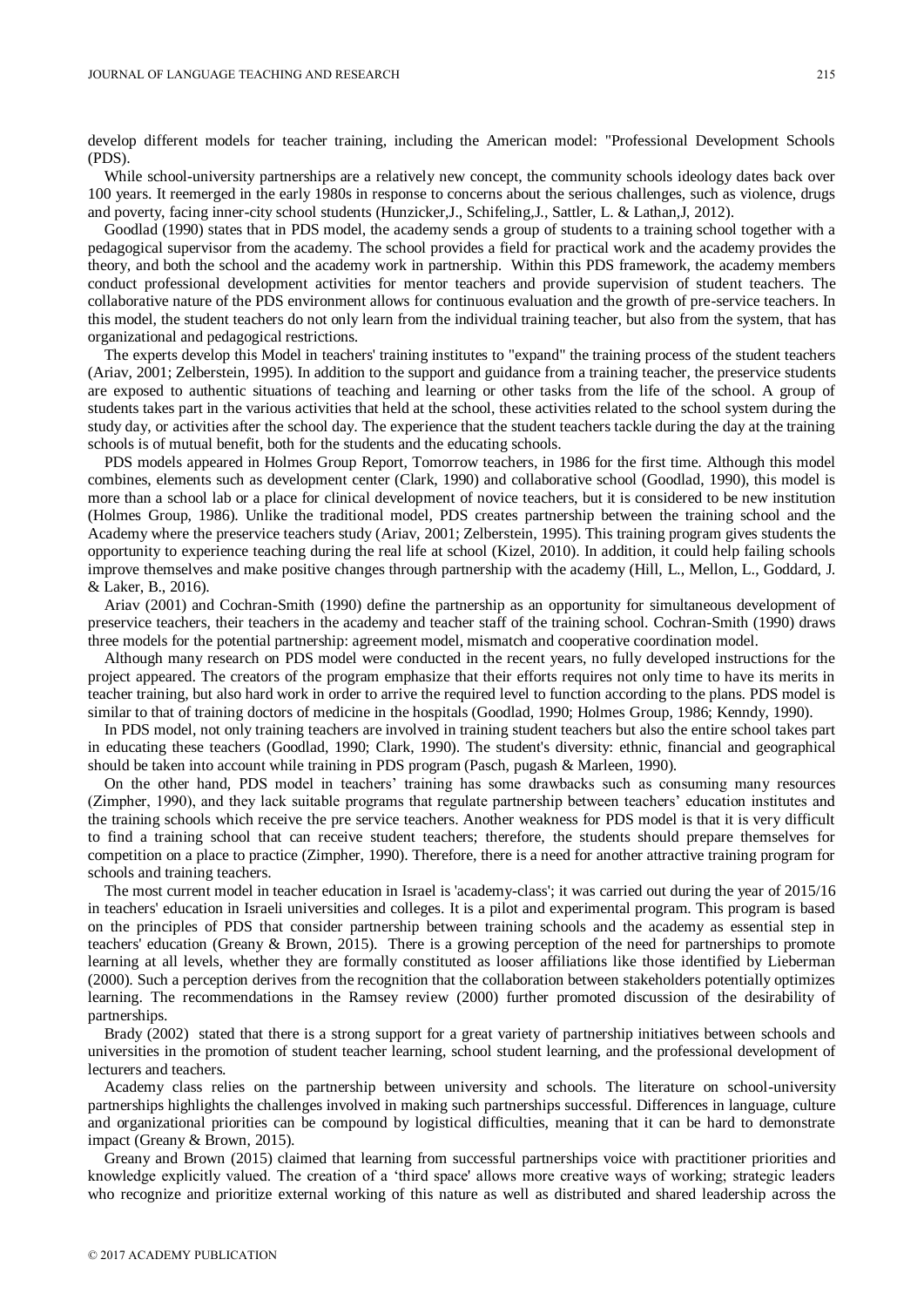boundaries between the partners; and shared aims and approaches, for example through a focus on solving locally defined problems utilizing an enquiry approach.

Ingersoll, May and Merill (2014) found that pedagogical content in teachers' education has an effect on teachers' endurance in teaching; teachers who studied pedagogy, teaching instructions and did observations and reflections in their training, were less likely to leave teaching at schools.

Academy- Class is a new program in teachers' education suggested by the Ministry of Education in Israel. Its ultimate objective is to change teachers' training based on partnerships and collaborations between academy institutes and leading schools. This is to improve the qualities of training processes, teaching and professional development of, developing meaningful learning in education institute and expanding partnership between universities and schools (Ministry of Education, 2014), this instruction proposes a broad collaboration between schools and universities and colleges for teacher training based on PDS model which has been implemented in Israel for decades.

The essence of the program is that the teachers' education institutes send the third year student teachers to leading schools for three days during the week, 12-15 hours per week. The pre-service teachers co-teach with experienced teacher from the school, the responsibility to promote the training of the pre-service teachers' education lies on all factors that are involved in teacher' education such as: schools, training teachers and pedagogical supervisors.

In the school student teachers practice co-teaching together with experienced and qualified training teachers from the school. The training or coaching teachers receive adequate financial compensation for supervision and mentoring students. A pedagogical supervisor who has the theories from the academy institute will accompany the students. In addition, the academy provides courses for the school teachers' professional development (Ministry of Education, 2014).

In this research, the researchers investigate the effect of the new and experimental program in teacher education, Academy-Class, on the preservice student's professional development from the students' perspective.

#### II. METHODOLOGY

#### **Subjects**

The participants of the current study are 32 students from The College of Sakhnin for Teacher Education in the Northern District of Israel. The Students are third year students that study English and Mathematics. The college chooses these students to participate in a pilot model for teacher training called academy-class. The teacher students went to practice their teaching in three junior and four elementary school in the area; the students went to the training schools three times a week.

**Instrument** 

The researchers used the following instruments to achieve the purpose of the study:

The researchers developed a questionnaire and interview. A group of experts in teachers' education, in the college, validated these tools. They researchers also made reliability for the instruments after being tested on a pilot group. The participants filled the questionnaire and were interviewed before and after participating in the program.

#### III. RESEARCH FINDINGS

The aim of this research is to examine the contribution of the program 'Academy-Class' from the perspective of the students with regard to their professional development, as demonstrated in terms of the following factors:

knowledge, skills of learning and teaching instructions, the contribution of the training teachers and the pedagogical supervisors, the relationship with training schools, and the intention of the students to continue in teaching.

To answer the research question, t-tests for designs that depend on the knowledge variable, skills and the capability of learning and teaching of the students, students' attitudes towards the efficiency of the program, and feelings about the choice of the teaching profession (decision). In addition, descriptive statistics examined the attitude of the students about the contribution of the training teacher and the pedagogical supervisors to the practicum of the students. The research also examines the contribution of the program to the student teachers' relationship with the school and its students. Table One shows.

|                           | TABLE 1                  |                         |          |  |  |
|---------------------------|--------------------------|-------------------------|----------|--|--|
|                           | THE RESULTS OF T-TEST    |                         |          |  |  |
| Variable                  | Before $(N=32)$ M $(SD)$ | After $(N=32)$ M $(SD)$ | t(31)    |  |  |
| Capability                | 3.81(0.75)               | 4.18(0.54)              | $2.68**$ |  |  |
| Efficiency of the program | 4.01(0.85)               | 4.42(0.63)              | $2.11*$  |  |  |
| Decision                  | 4.13(1.13)               | 4.67(0.55)              | $2.28*$  |  |  |
|                           | *p<0.05 **p<0.01         |                         |          |  |  |

The findings of the table show that the student teachers' level of knowledge, skills and qualifications of teaching and learning of the students a higher after the program ( $M= 4.18$  sd= 0.54) than before it ( $M= 3.81$ , sd = 0.75). This shows that the academy- Kitta program has a significant effect on the students level of knowledge, skills and qualifications  $[t_{(31)}]$  $=2.68$ , p $< 0.01$ ].

In addition, the students experienced the training more effectively and efficiently after the program (M=4.42, sd=0.63) than before (M=4.01, sd=0.85). This shows that the program has a significant effect on the students' experience of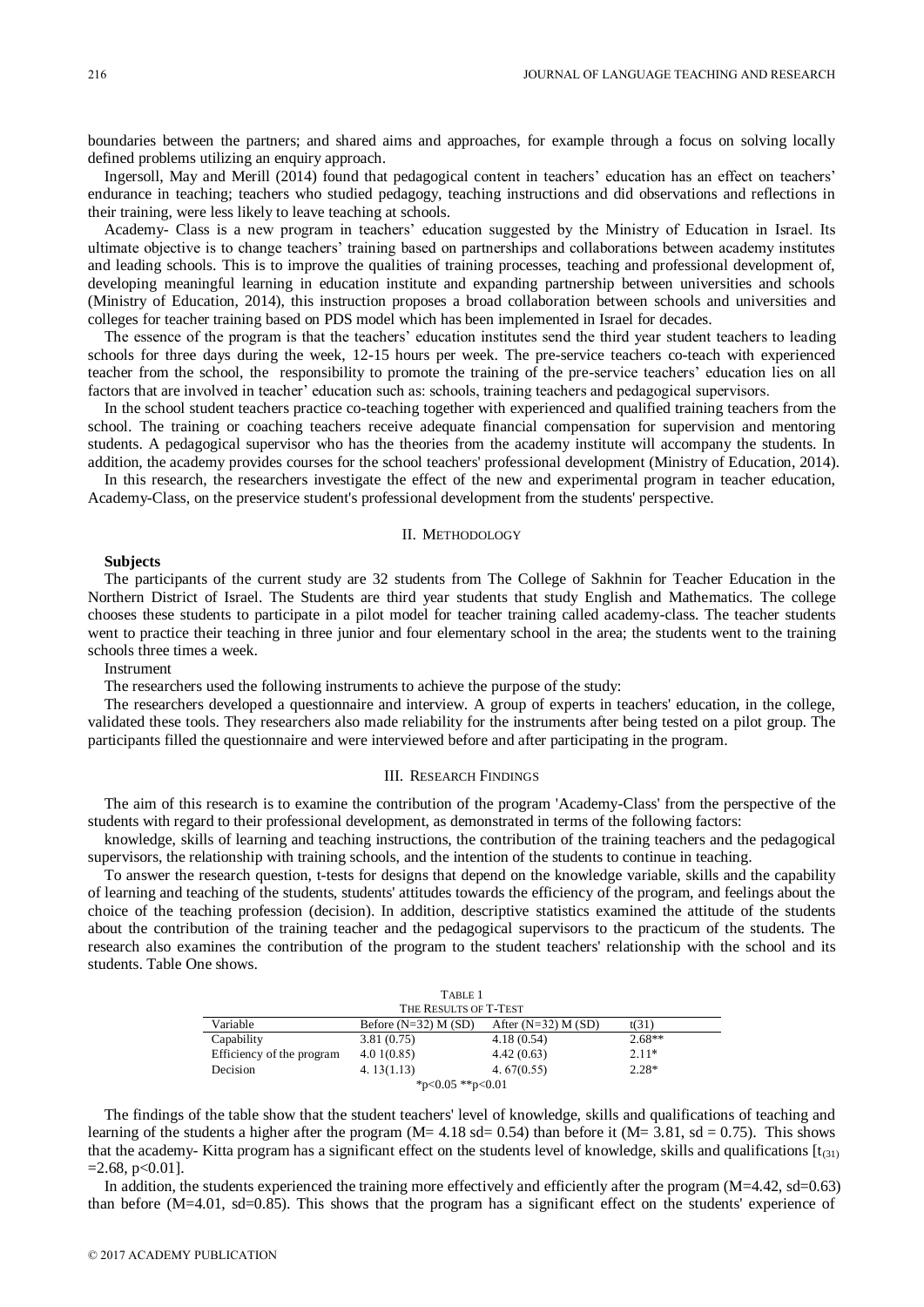teaching  $(t_{(31)}= 2.11, p<0.05)$ . Finally the student teachers are more convinced that they made more professional and correct choice after the program (M=4.67, sd=0.55) than before it (M=4.13, sd=1.13) significantly ( $t_{(31)}$ =2.28, p<0.05).

The following table shows descriptive statistics of the student teachers' attitude towards the pedagogical supervisor, the training teacher and the contribution of the practicum by the program towards strengthening the relationship with the school and its students.

TABLE 2

|                                                                                                                 |                                               | THE STUDENT TEACHERS' ATTITUDES TOWARDS THE CONTRIBUTION OF THE PEDAGOGICAL SUPERVISORS. |
|-----------------------------------------------------------------------------------------------------------------|-----------------------------------------------|------------------------------------------------------------------------------------------|
|                                                                                                                 |                                               | TRAINING TEACHER, THE RELATIONSHIP WITH SCHOOL AND ITS STUDENTS                          |
|                                                                                                                 | Variable                                      | M(SD)                                                                                    |
|                                                                                                                 | The contribution of the pedagogical counselor | 4.38(0.73)                                                                               |
| the contract of the contract of the contract of the contract of the contract of the contract of the contract of |                                               | 1.10 (0.01)                                                                              |

| The condition of the peak officer counteror | $$ $$ $$ $$ $$ |
|---------------------------------------------|----------------|
| The contribution of the teacher trainer     | 4.19(0.91)     |
| Relationship with School                    | 4.54(0.58)     |
| Relationship with students                  | 4.66(0.60)     |

This Table shows that variables range between 1-5, therefore, the findings indicate that the students indicate that the contribution of pedagogical supervisor is high  $(M=4.38, sd=0.73)$ . So is the contribution of the training teacher  $(M=4.19,$ sd=0.91). The participants also felt that the program contribution towards their relationship with school is high  $(M=4.54)$ , sd=0.58). so is the relationship with the school students  $(M=4.66, sd=0.60)$ .

# **Qualitative Analysis for the Student Teachers' Reactions**

In addition to the quantitative questions, the researchers asked the participants open questions before and after the program. These questions undergo qualitative analysis, the researchers found a number of central themes at each step.

# *The objectives of the program*

Before the implementing the program, the student teachers were asked what are the main objectives of the program, academy-class, for preservice teachers?

The researchers divided the participants' answers into three central themes:

# *1. Increasing self confidence*

This is the main theme and the most common among student teachers, one participant reported that before the program, the students were busy in in increasing the self- confidence. Another said that one objective of the program is reducing the feelings of fear of the classroom.

### *2. Experience and Tools*

The student teachers were also engaged in acquiring teaching skills, and hope that the program could provide them with these tools. One student talked about experience and instruments that improve the ability of teaching, another hoped to receive practical tools.

# *3. Strengthening the feeling of belonging to the school*

This theme was also common. It was about the relationship between the student teachers and the training school and its students. One of participants stated that the objective is to strengthen the relation with the school system. Another talked about the feeling of being a part to the training school.

After participating in the program, the researchers ask the subjects, what is, in your opinion, the objective of the program, academy-class for preservice teachers?

After the program, the main themes were different from those before it

*1. Experience and Tools*

This was main and the central theme after the program. The students were more engaged in the tools and the experience that they acquire during the program. One participant said that the program strengthen the pedagogical knowledge, another, said that after the program, she learnt new teaching methods, and she knew more about teaching after participating in the program.

*2. Increasing self confidence*

After the program, this theme relatively was not the main. This was the main theme before the program, few participants relate to this topic. One subject said that she got a self- confidence to face the classroom... Another claimed that it provided confidence against the school students…

Before the program, the student teachers lacked the confidence, and focussed on their ability to stand against the school students. After the program, their confidence improved, and they were engaged in improving their teaching methods.

#### *Other Factors that Affect Teachers' Training and Education*

Another question that the researchers asked the participants before and after implementing the program was: apart from the pedagogical supervisors and the training teacher, what other factors could affect their training in the field and their qualification for teaching?

There were differences in the subjects' answer before and after the program. Before the program, the main and the central theme of the students was, colleagues and teachers from the school in different variations for example, one participant said: "the school teachers could help and contribute in different solving problems". Another claimed that training teachers can contribute to their training. On the contrary, after the program, the student teachers spoke about the school students that they taught, as a main theme in the successes of their training. One student teacher said: "the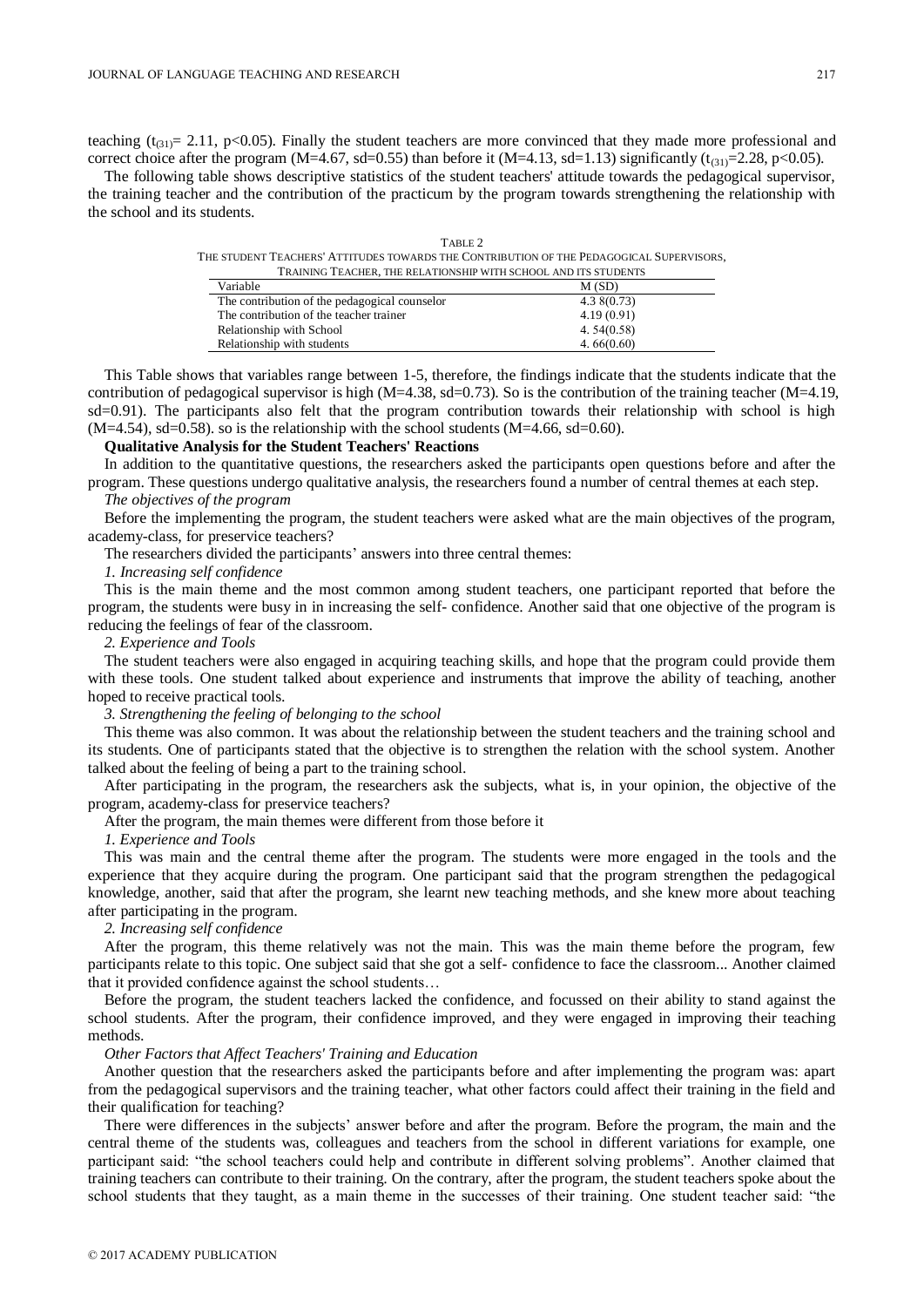interaction with the school students has a great influence on their training". Another talked about the influence of relationship that the pre-service teachers make with the school students.

It is known that before the program, the participants hoped for a help from other teachers in the teachers' room, however, after the programs the student teachers understood that the teachers are engaged with their students and classes and they have a little time to sit the trainee.

Another theme that was not significant, and without difference before and after the program was the relationship with the school principal. It seems that in some schools, the principal felt obliged for the process and was more involved in the program. One participant stated: "the principal had a main function in the program, "Academy-class, because he gave us support". Another said: "the principal was very involved in the program".

## *The success of the program*

Finally, the researchers asked the participants what, in their opinions, could be considered a success for the program? The researchers classified the subject's answers before the program for the following themes:

### *1. Self Confidence*

This theme emerged before the program, because the participants seemed that they had a need for increasing their confidence. One said: "a support from any factor could help strengthening our confidence". Other hopes for a support from the system.

#### *2. Improving the school students' skills*

Some participants considered the success of the program as a success in improving the school students' behavior, performance and achievement, for example, one participant said that the program developed the students' performance and improved their achievements. Other said: I can improve the school students".

After the program, the participants' answers were classified to the following themes:

*1. The implementation of the theory from the academy to the field*

Many participants commented that the success of the program depends on the implementation of what the students study in the academy in the schools against the school students during their practical training. One student said: "the student teacher should apply the theories from the college in the school". Another talked about the possibility to use the strategies, methods and tools they acquired in the college in their practicum.

# *2. Improving the school students' performance*

After the program, the participants considered improving the school students' performance as a criterion for the success of the program, for example, one subject said that the program should develop the students' achievements. Another noted that it should improve the school students' thinking and knowledge.

The impression is that the participants changed their opinions after the criteria of success after the program. Before the program the student teachers were engaged in their confidence as teachers in the future, after the program they were engaged in implementing the teaching methods and instruction in their practicum at schools, they were also busy in improving their image as teachers. TH criterion of improving the school students' achievement was a central theme before and after the program.

#### Questions that asked before

The researchers asked the participants about the contribution of the presence of the pedagogical supervisor during the training. This question consists of four subcategories: contribution to the students, contribution to the training teacher, contribution to the school and its students.

#### *The contribution of the supervisor from the college to the student teachers*

In this "sub-category, the participants wrote about the availability of the supervisors, for example one student wrote: "the presence of the pedagogical guides at school is essential, so I can meet them immediately when needed. Another said that she did not need to wait for the guide, because he is available at school all the training day. Another talked about the guide as a source of information. The participants considered the guides availability during the practicum day as a possibility for professional development. In addition, the participants commented about the confidence that they got from the guides for example, one said: "the presence of the pedagogical guide increases the feeling of confidence".

*The contribution of the pedagogical guide to the training teacher*

The participants also highlighted the importance of the presence of the guides, and claimed that the guides contribute to the training teachers. They can help the trainers by providing theories from the academic literature, and then the trainee can benefit from these theories. One participant stated: "the training teacher together with the supervisor are partners for reflection, evaluation and feedback". Another said that the students could benefit from the guide's experience either in teaching methods or classroom management.

*The pedagogical guide' contribution to the school students*

The researchers divided the participants' answers to two themes. One related to an indirect contribution of the pedagogical supervisor. They help the trainees and the trainers to help the school students. One student said that the comments and the reflections that they got from the supervisors help them deal with the school students more efficiently. The second theme is the availability of other factors in the school, so the school students got more attention especially when there are two teachers, veteran and novice that do co teaching in the same class.

*The contribution of the pedagogical supervisor to the school*.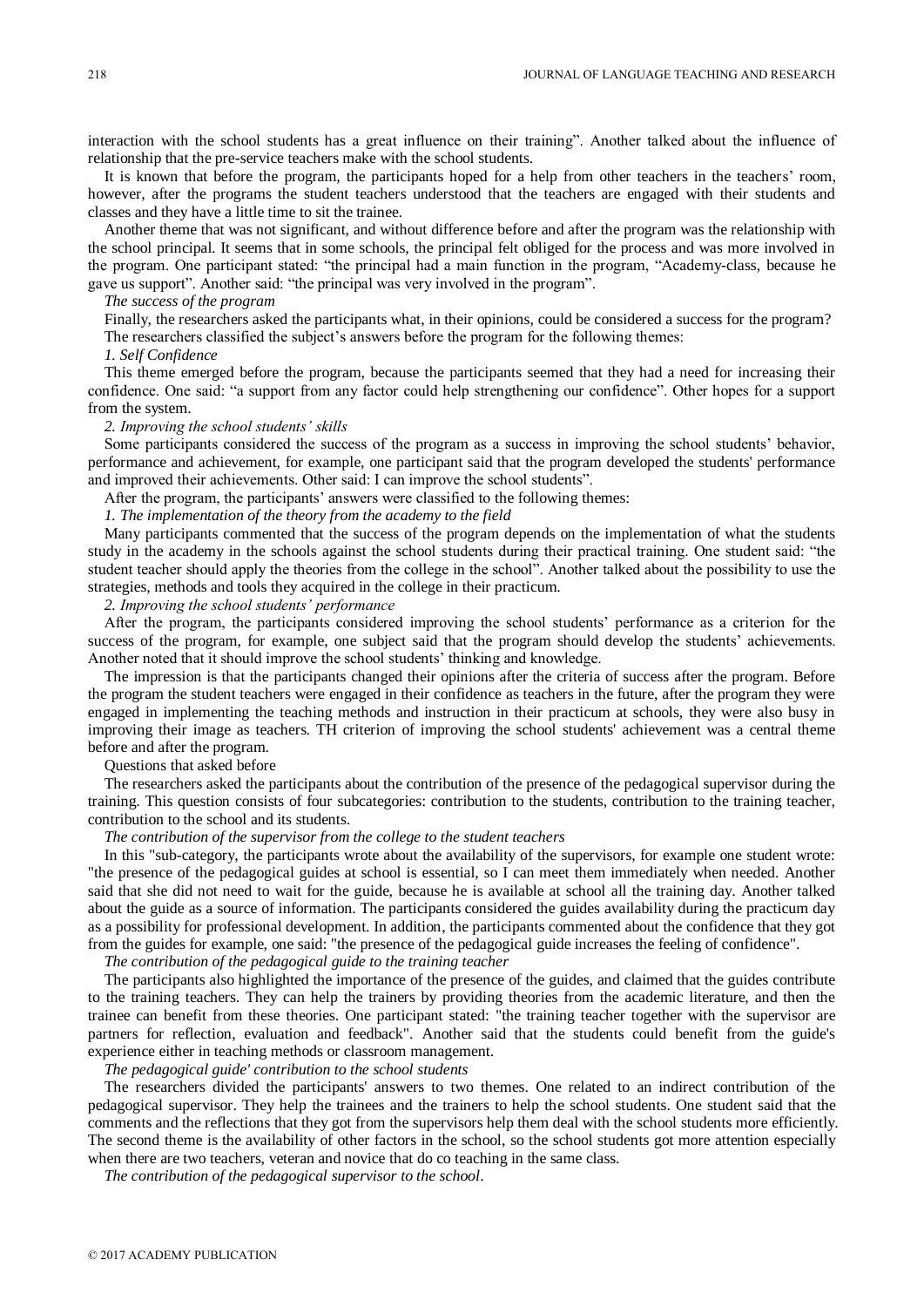The participants believed that the attendance of the supervisors to the school had a significant effect by making order and reducing the students' and the school staff pressure. He also intermediates between the school and the student teachers. In addition, the researchers asked the students about the effect and the contribution of the training teacher in the class where they experience their teaching. The researchers divide the question into four sub items: the contribution for the students, the contribution to the pedagogical supervisor, the contribution to the school and its students.

#### *The contribution of the training teacher to the student teachers*

The participants indicted that the training teacher helped them in their study and professional development. Some student wrote, "She taught us new teaching methods and instructions. Other claimed that the training teacher taught her new strategies in teaching.

# *The contribution of the training teacher to the pedagogical supervisor*

The students indicated the importance of the teamwork between the training teacher and the pedagogical supervisor. Some said " one staff, one completes the other", another wrote: "full cooperation in guidance and activities". The students considered the partnership and cooperation between the trainer and the supervisor as a main contributor to their training and professional development.

#### *The contribution of the training teacher to the school students*

The student teachers highlighted the contribution of the experienced teacher to the school students' improvement. They indicated that their presence at the school with the students enhanced their skill of improving the school students' performance, for example, "to improve them individually and socially", another said that the training teacher knew what and how to teach the school students.

## *The contribution of the training teacher to the school*

The students considered the training teacher as an essential staff member, who has the ability to contribute and improve the school system. One participant said: "she could contribute to improving school system by increasing the educational level, another said: "she improves the school students' level".

### IV. DISCUSSIONS AND CONCLUSIONS

The purpose of the study is to investigate the effect of the academy- class (a teacher education model) on the preservice students' professional development. Concerning the following factors: knowledge, skills and teaching methods of the students, the contribution of the pedagogical supervisor from the academy and the training teacher from the school, the relationship with the school and its students and the student teachers plans for their work in teaching.

Data analysis shows that the participants benefited a lot from their training with the new model academy-class. The answers to the questionnaire, which examined the student teachers' feeling toward the level of their knowledge, skills and qualifications showed a significant effect of the new training model at the end of the training process.

The participants also reported that academy-class, the new training model, contributed to their teaching experience, skills and methods. The model succeeded to improve their abilities to teach students inside the classrooms. In addition, the students reported that the pedagogical supervisor had a significant effect on their success after the training; the preservice teachers also indicated the contribution of the training teacher on their training and their professional development.

Additional contribution for this new model is strengthening the relationship between the trainee and the students of the school. Moreover, the participants reported that Academy-Class, a new model for teacher training in Israel, helped them in their decision to choose their field of study, and their decision to either continue or stop teaching, in other words, after the training the trainees felt more confident, so they have more time to deal with teaching methods and instructions than before.

#### **REFERENCES**

- [1] Ariav, T. (2001). Teacher Education and Schools. A Different System of relation: Reactions and Opinions. A Discussion Paper No 6. Mofet Institute. TA. In Hebrew.
- [2] Brady, L. (2002). School University Partnerships: What Do the Schools Want? *Australian Journal of Teacher Education*, 27 (1), 1-8.
- [3] Clark, Richard W. (1990). What School Leaders Can Do to Help Education? Washington DC, American Association of Colleges for Teacher Education.
- [4] Cochran-Smith, M. (1990). Reinventing Students Teaching. *Journal of Teacher Education*, 42, (2), 104-119
- [5] Goodlad, J. (1990). Teachers for our nation's schools. San Francisco: Jossey-Bass.
- [6] Greany, T., & Brown, C. (2015). Partnerships between Teaching Schools and Universities: Research Report. UCL Institute of education.
- [7] Hill, A., Mellon, L., Goddard, J., & Laker, B. (2016). How to Turn Around a Failing School. Retrieved, September, 2016 From, https://hbr.org/2016/08/how-to-turn-around-a-failing-school.
- [8] Holmes Group, (1986). Tomorrow Schools: Principles for the Design of Professional Developments Schools*.* East Lansing, MI: Author. SP 032 871
- [9] Hunzicker, J. Schifeling, J. Sattler, L. & Lathan, J. (2012*).* School-University Partnerships: A Model for Education Reform in Peoria. Retrieved, 2016, from: [http://www.peoriamagazines.com/ibi/2012/aug/school-university-partnerships-model-education](http://www.peoriamagazines.com/ibi/2012/aug/school-university-partnerships-model-education-reform-peoria)[reform-peoria.](http://www.peoriamagazines.com/ibi/2012/aug/school-university-partnerships-model-education-reform-peoria)